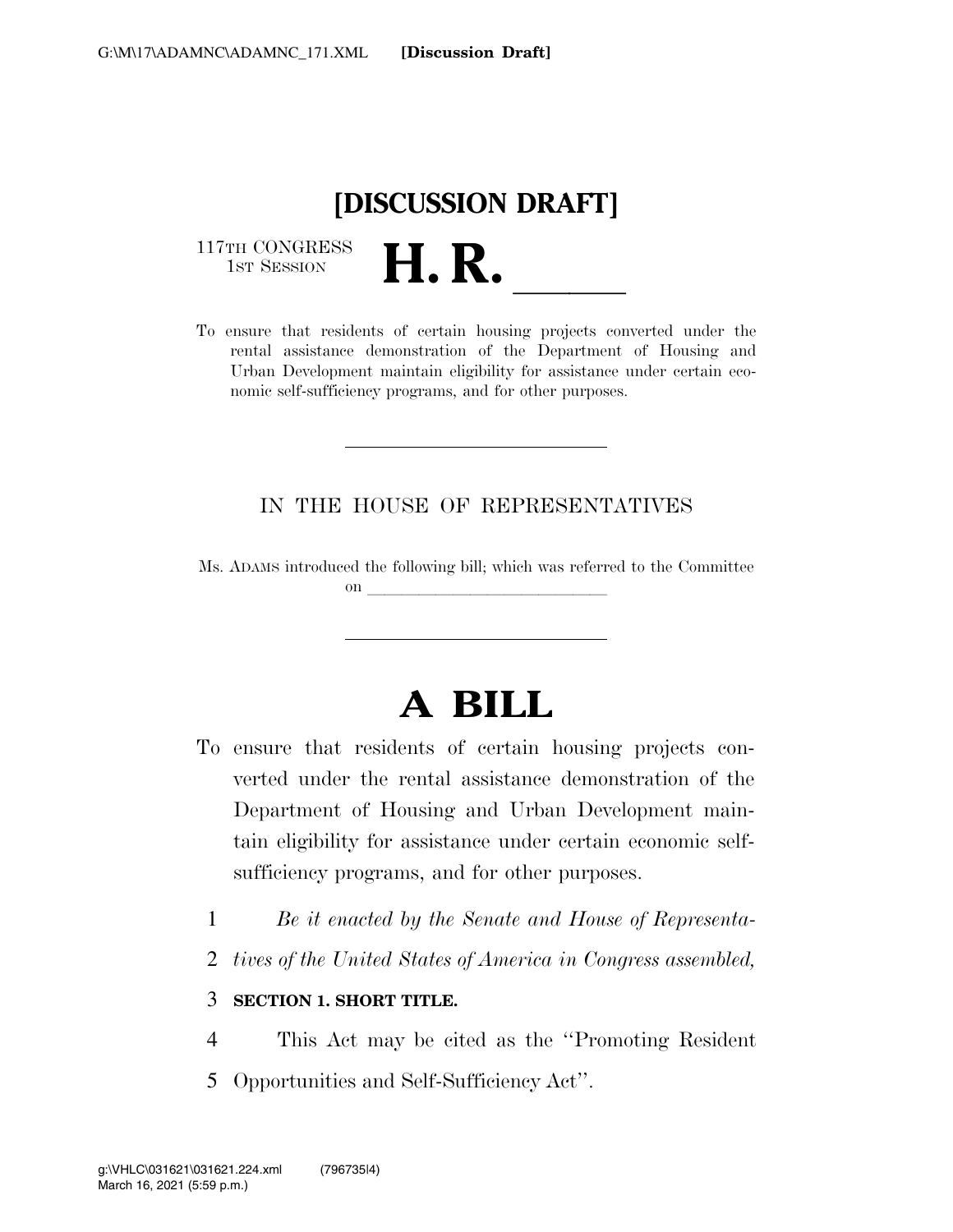### **SEC. 2. RESIDENT OPPORTUNITY AND SELF-SUFFICIENCY PROGRAM.**

 Section 34 of the United States Housing Act of 1937 (42 U.S.C. 1437z-6) is amended by adding at the end the following new subsection:

 ''(f) ELIGIBILITY FOR RAD PROJECTS.—Notwith- standing any other provision of this section, assistance under this section may be provided with respect to resi- dents of any housing project for which assistance has been converted under the rental assistance demonstration pro- gram under the heading 'Rental Assistance Demonstra- tion' in title II of the Transportation, Housing and Urban Development, and Related Agencies Appropriations Act, 2012 (division C of Public Law 112–55; 125 Stat. 673), if assistance was provided under this section with respect to such project before such conversion.''.

#### **SEC. 3. JOBS-PLUS PILOT INITIATIVE.**

 Notwithstanding any other provision of law, assist- ance under the Jobs-Plus Pilot initiative of the Depart- ment of Housing and Urban Development initially author- ized under the heading ''Public Housing Capital Fund'' in title II of the Transportation, Housing and Urban De- velopment, and Related Agencies Appropriations Act, 2014 (division L of Public Law 113–76; 128 Stat. 609) may be provided with respect to residents of any housing project for which assistance has been converted under the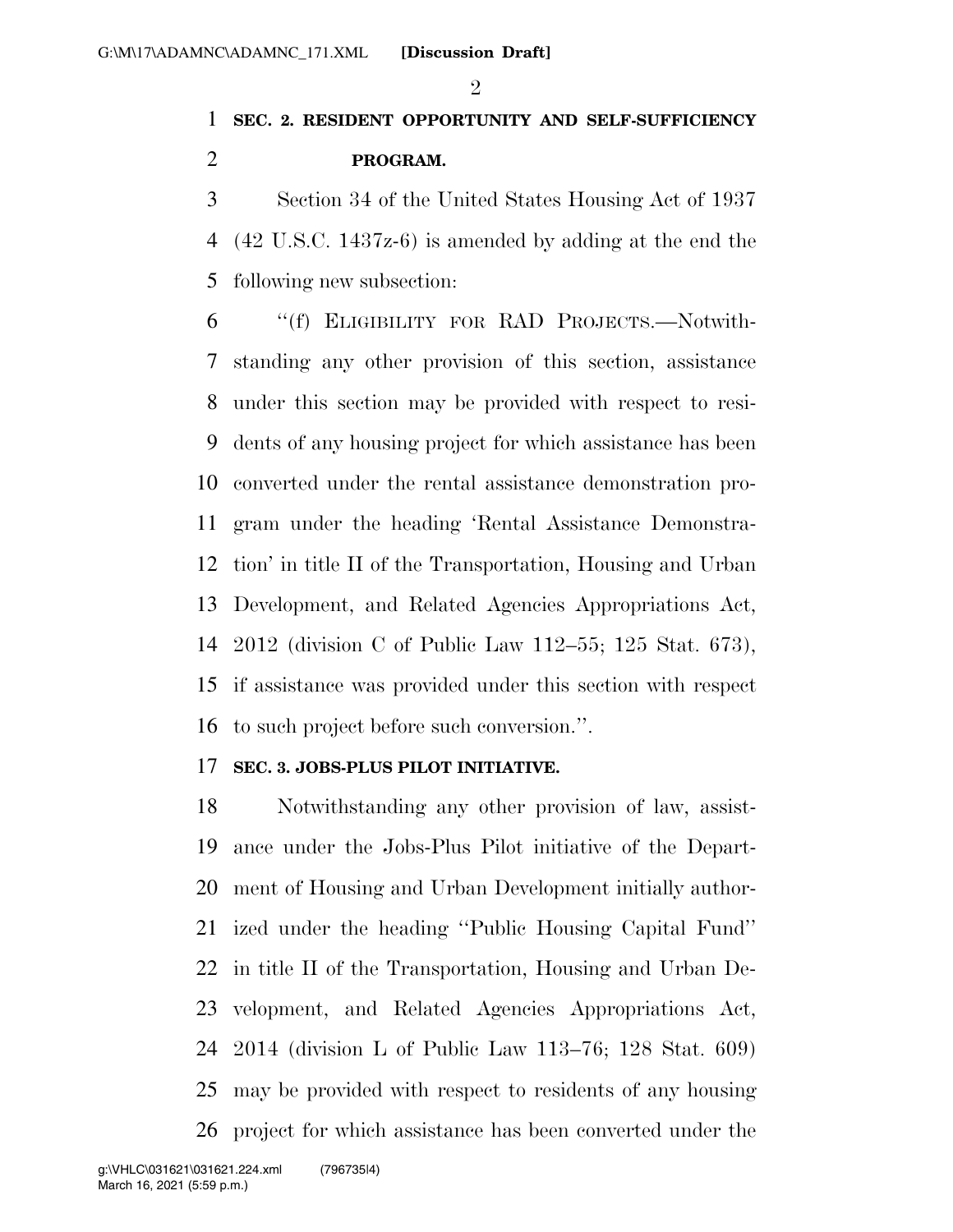rental assistance demonstration program under the head- ing ''Rental Assistance Demonstration'' in title II of the Transportation, Housing and Urban Development, and Related Agencies Appropriations Act, 2012 (division C of Public Law 112–55; 125 Stat. 673), if assistance was pro- vided under such initiative with respect to such project before such conversion.

### **SEC. 4. REVISED CONGREGATE HOUSING SERVICES PRO-GRAM.**

 Paragraph (6) of section 802(k) of the Cranston- Gonzalez National Affordable Housing Act of 1990 (42 12 U.S.C.  $8011(k)(6)$  is amended—

 (1) by redesignating subparagraphs (B) through (F) as subparagraphs (C) through (G), re-spectively; and

 (2) by inserting after subparagraph (A) the fol-lowing new subparagraph:

18 ''(B) public housing that has been con- verted to assistance under a project-based sub- sidy contract under section 8 of the United States Housing Act of 1937 (42 U.S.C. 1437f) or under a contract under section 8 (o)(13) of the United States Housing Act of 1937, and housing otherwise owned by a public housing